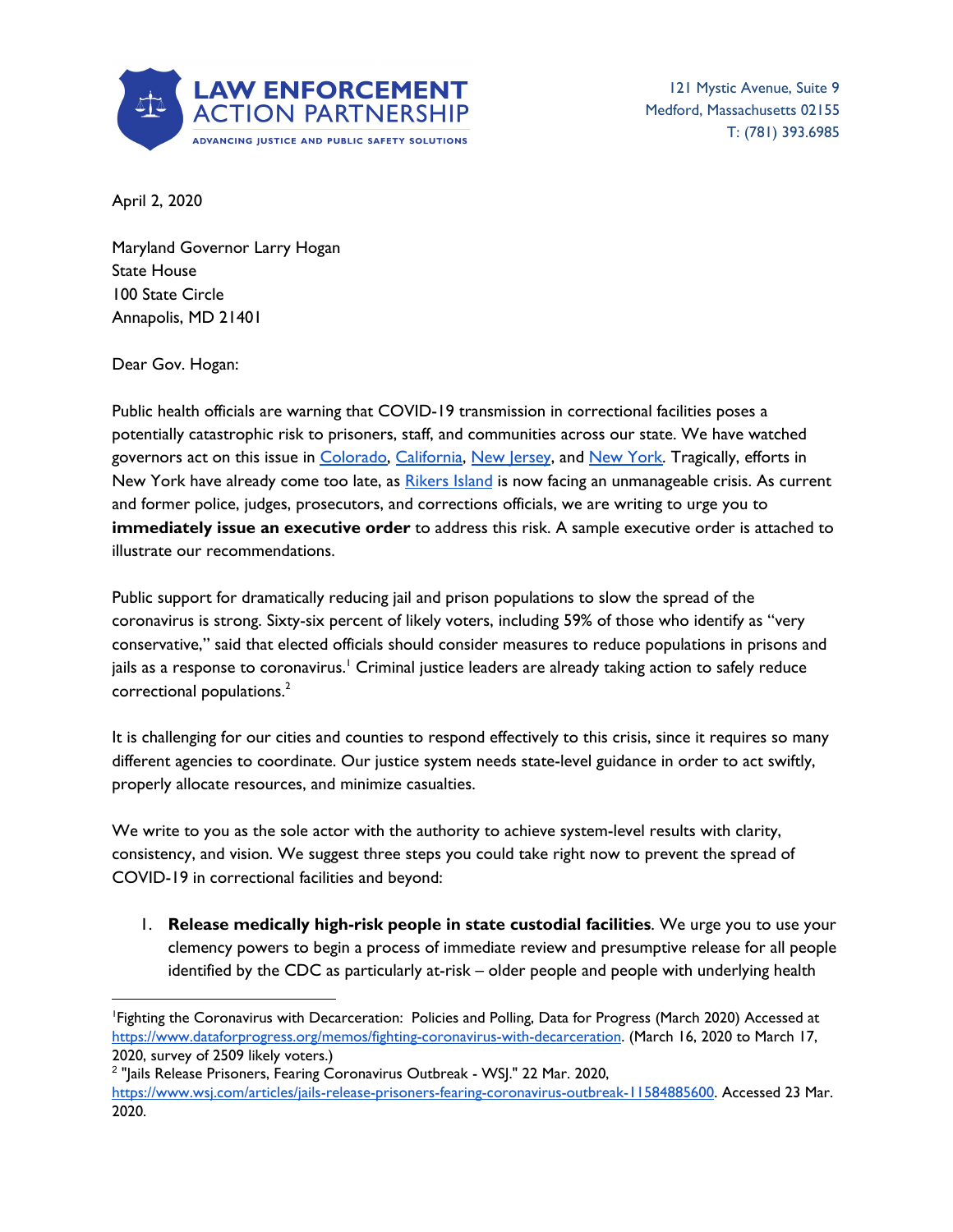

conditions or who are otherwise immune-compromised – whose sentences would end in the next two years and who do not pose a significant public safety risk.

- 2. **Reduce overall populations in state custodial facilities**. Using your clemency powers, begin a process of immediate review and presumptive release for:
	- a. anyone incarcerated for technical violations of probation or parole, and/or
	- b. anyone whose sentence would end in the next 180 days.
- 3. **Reduce medically high-risk and overall populations in local custodial facilities**. Direct local stakeholders, including police, prosecutors, and judges, to take concrete steps to reduce the intake of people into local custodial facilities. These steps would include:
	- a. stopping arrests for low-level offenses and issuing citations in lieu of arrest for other offenses,
	- b. suspending the use of cash bail and limiting pretrial detention to cases with a significant risk of flight or charges indicating high risk of violent reoffending, and
	- c. setting conditions of release that allow incarcerated people to care for family at risk for COVID-19.

The time for action is now. This pandemic is here, and  $-$  if it hasn't already  $-$  it will make its way into our state's carceral facilities. Attached to this letter is a draft Executive Order that you could sign to immediately to address this crisis head-on.

Sincerely,

Maj. Neill Franklin (Ret.) Baltimore Police Department & Maryland State Police Executive Director of the Law Enforcement Action Partnership and Maryland Resident

Deputy Secretary Wendell M. France, Sr. (Ret.) Maryland Department of Public Safety and Correctional Services Retired Major, Baltimore Police Department

Maj. Mike Hilliard (Ret.) Baltimore Police Department

Captain Joseph Perez (Ret.) Prince George's County Police Department, MD